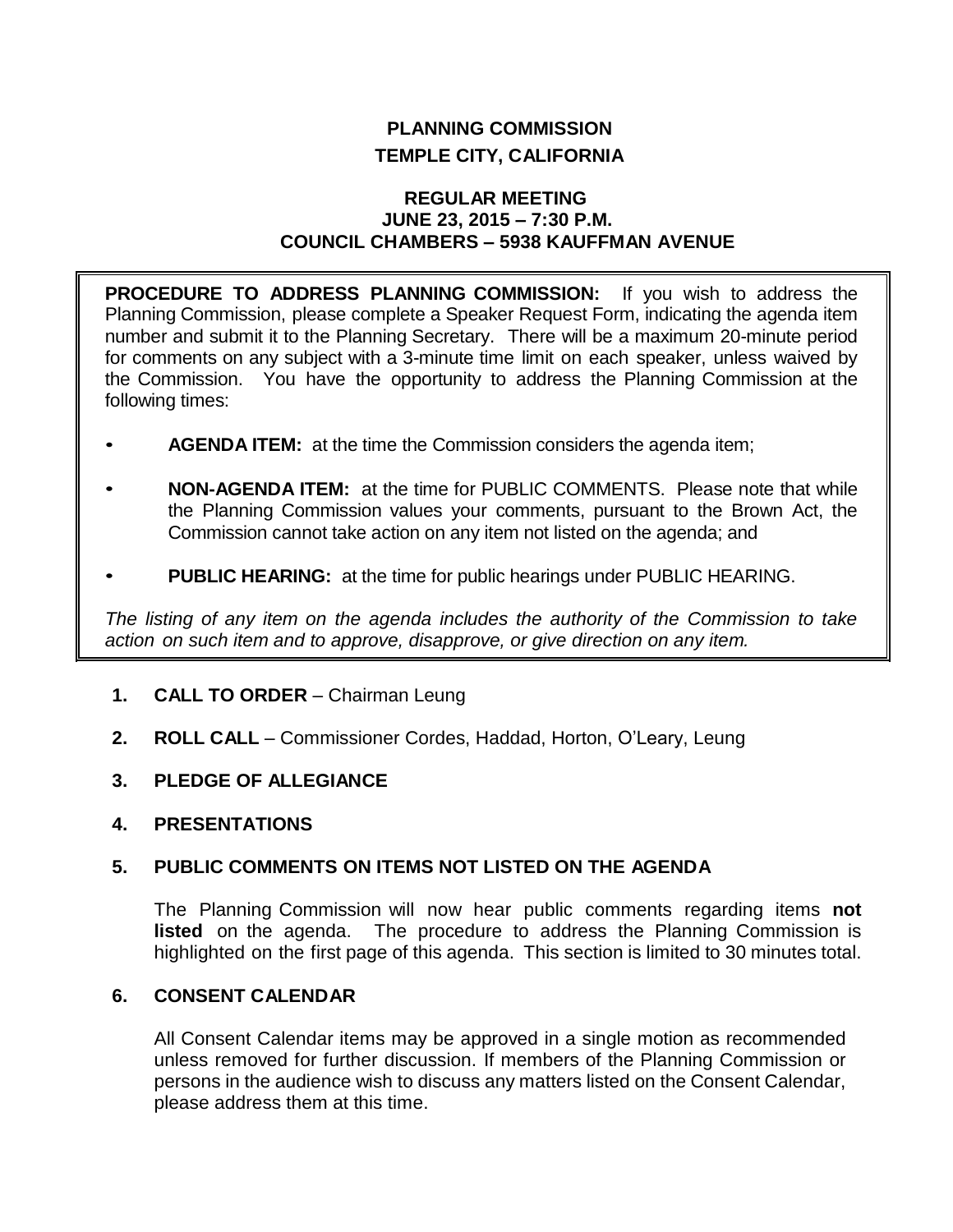Planning Commission Agenda June 23, 2015 Page 2 of 5

Recommendation: Approve Item A per recommendations.

## A. APPROVAL OF MINUTES

The Planning Commission is requested to review and approve:

1) Minutes of the [Planning Commission Meeting](http://ca-templecity.civicplus.com/DocumentCenter/View/3892) of May 26, 2015.

## **7. PUBLIC HEARING**

#### A. [A request for a Tentative Parcel Map for a Flag Lot Subdivision.](http://ca-templecity.civicplus.com/DocumentCenter/View/3893)

The property is 89 feet wide and 197.7 feet deep with a land area of approximately 17,595 square feet. The front lot of the subdivision is proposed as 69 feet wide and 104.51 feet deep with a land area of 7, 201 square feet. The rear lot (flag lot) of the subdivision is proposed as 89 feet wide and 84.24 feet deep with a land area of approximately 7,500 square feet. The site is zoned R-1 and is designated light residential by the General Plan Land Use Map. A rear house is not proposed at this time.

| Location:               | 4923 Hallowell Avenue |
|-------------------------|-----------------------|
| File Number:            | 140000325             |
| Applicant:              | Kang Rong He          |
| <b>Project Planner:</b> | Hesty Liu             |
|                         |                       |

Recommendation:

- 1) Open the Public Hearing item;
- 2) Accept any public testimony; and
- 3) Recommend that the Planning Commission approve the project.

# B. A request for a [Conditional Use Permit and Minor Site Plan Review for the](http://ca-templecity.civicplus.com/DocumentCenter/View/3894)  [development of a single-family residential property,](http://ca-templecity.civicplus.com/DocumentCenter/View/3894) a second unit, a swimming [pool, and a pool house.](http://ca-templecity.civicplus.com/DocumentCenter/View/3894)

The subject site is a single-family residential property located on the west side of Primrose Avenue between Live Oak Avenue and Workman Avenue. The site consists of two adjoining parcels with a total land area of approximately 15,000 square feet. The applicant is proposing a new two-story single-family residence, a swimming pool, and a pool house. All of the existing structures will be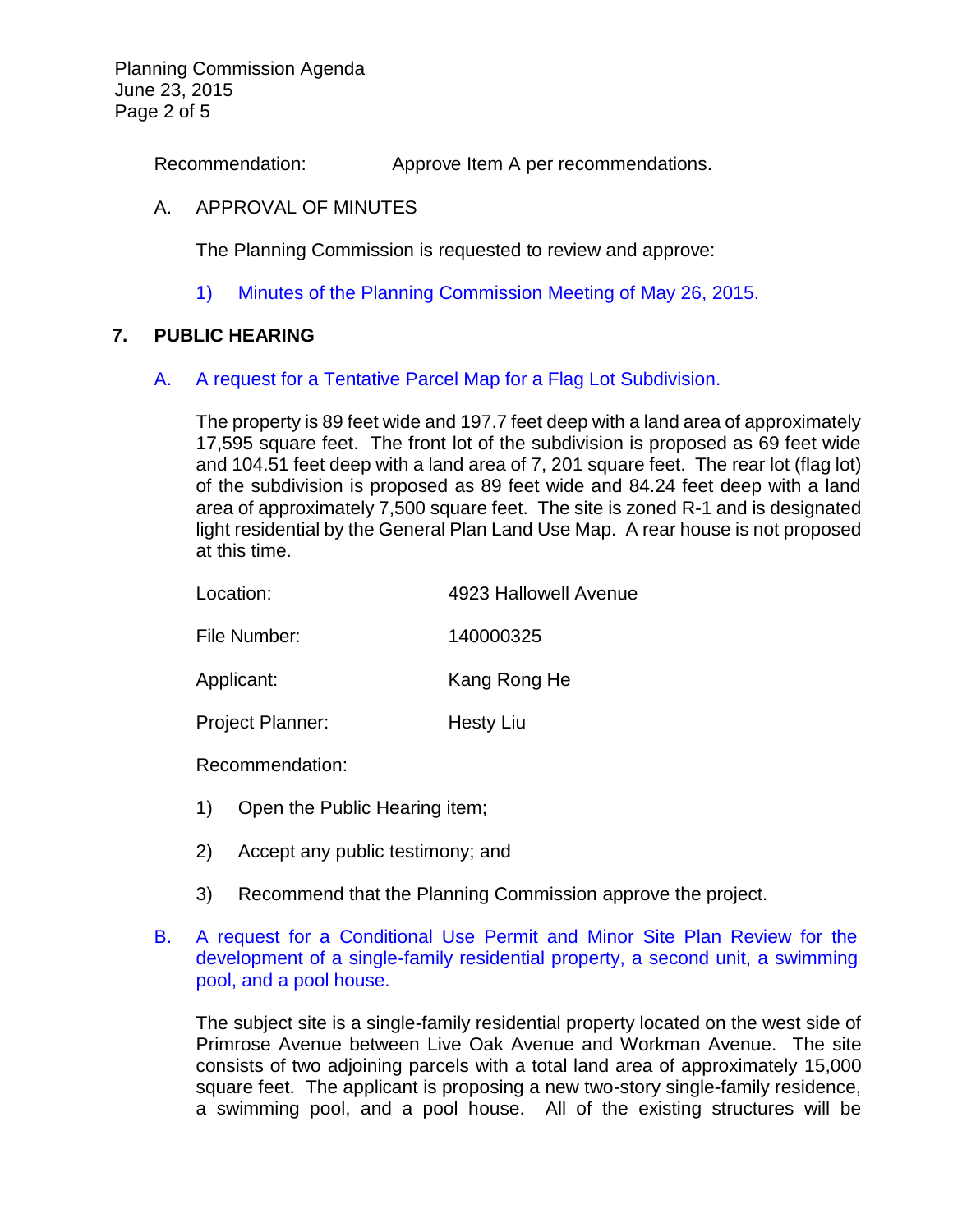demolished. The new residence will have a total living area of 3,230 square feet, the pool house will be 500 square feet, and the second unit will have a living area of 640 square feet. The site is zoned R-1 and is designated light residential by the General Plan Land Use Map.

| Location:        | 5717 Primrose Avenue |
|------------------|----------------------|
| File Number:     | 150000220            |
| Applicant:       | Kamen Lai            |
| Project Planner: | Hesty Liu            |

Recommendation:

- 1) Open the Public Hearing item;
- 2) Accept any public testimony; and
- 3) Recommend that the Planning Commission approve the project.
- C. A request to modify a [previously approved Conditional Use Permit to allow an](http://ca-templecity.civicplus.com/DocumentCenter/View/3913)  [existing drink and dessert establishment with incidental food to install cooking](http://ca-templecity.civicplus.com/DocumentCenter/View/3913)  [facilities.](http://ca-templecity.civicplus.com/DocumentCenter/View/3913)

The property is located on the south side of Las Tunas Drive, between Primrose Avenue and Temple City Boulevard. The property is 50 feet wide and 110 feet deep with an overall land area of 5,500 square feet. The site previously operated as a frozen yogurt establishment which served incidental food (sandwiches and salads) as part of their business. The property is designated as City Center Commercial (CC) District by the City's Downtown Specific Plan.

| Location: | 9566 Las Tunas Drive |
|-----------|----------------------|
|           |                      |

File Number: 150000066

Applicant: Crystal Sun

Project Planner: Adam Gulick

Recommendation:

- 1) Open the Public Hearing item;
- 2) Accept any public testimony; and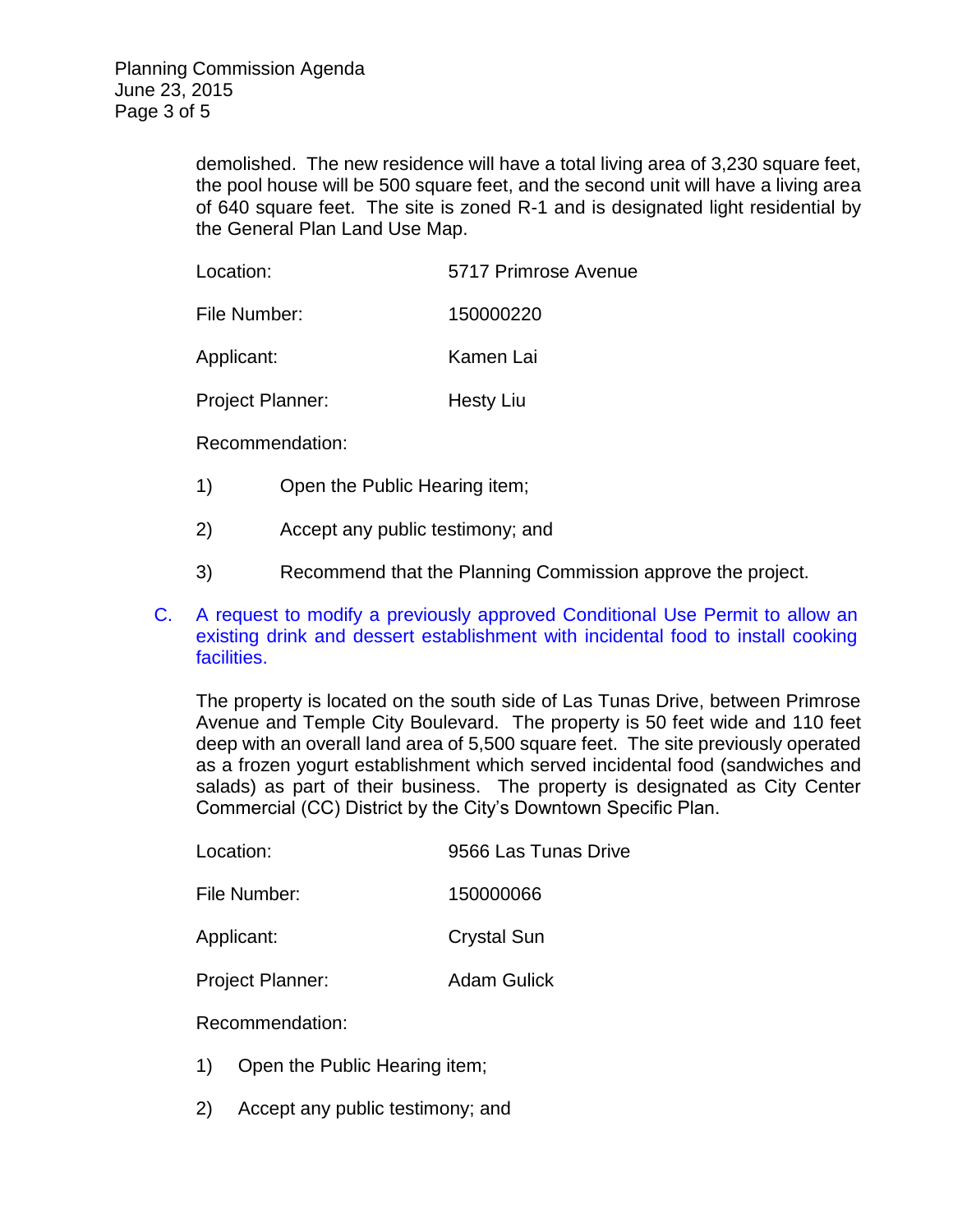Planning Commission Agenda June 23, 2015 Page 4 of 5

- 3) Recommend that the Planning Commission approve the project.
- **8. UNFINISHED BUSINESS** None
- **9. NEW BUSINESS** None
- **10. COMMUNICATIONS** None
- **11. UPDATE FROM COMMUNITY DEVELOPMENT DIRECTOR**

# **12. COMMISSION ITEMS SEPARATE FROM THE COMMUNITY DEVELOPMENT DIRECTORS REGULAR AGENDA**

- A. COMMISSIONER CORDES
- B. COMMISSIONER HADDAD
- C. COMMISSIONER HORTON
- D. VICE-CHAIRMAN O'LEARY
- E. CHAIRMAN LEUNG

#### **13. ADDITIONAL PUBLIC COMMENTS ON ITEMS NOT LISTED ON THE AGENDA**

The Planning Commission will now hear additional public comments regarding items **not listed** on the agenda. The procedure to address the Planning Commission is highlighted on the first page of this agenda.

## **14. ADJOURNMENT**

## **NEXT REGULAR MEETING OF:**

| <b>CITY COUNCIL</b>                       | 7:30 P.M. JULY 7, 2015  |
|-------------------------------------------|-------------------------|
| <b>PLANNING COMMISSION</b>                | 7:30 P.M. JULY 14, 2015 |
| <b>PARKS &amp; RECREATION COMMISSION</b>  | 7:30 P.M. JULY 15, 2015 |
| <b>TRANSPORTATION &amp; PUBLIC SAFETY</b> |                         |
| <b>COMMISSION</b>                         | 7:30 P.M. JULY 8, 2015  |
| PUBLIC ARTS COMMISSION                    | 7:00 P.M. JULY 13, 2015 |

Notice: Staff reports or other written documentation relating to each item of business of this Agenda are available for viewing on the City's website at www.templecity.us and are on file in the Office of the Planning Division